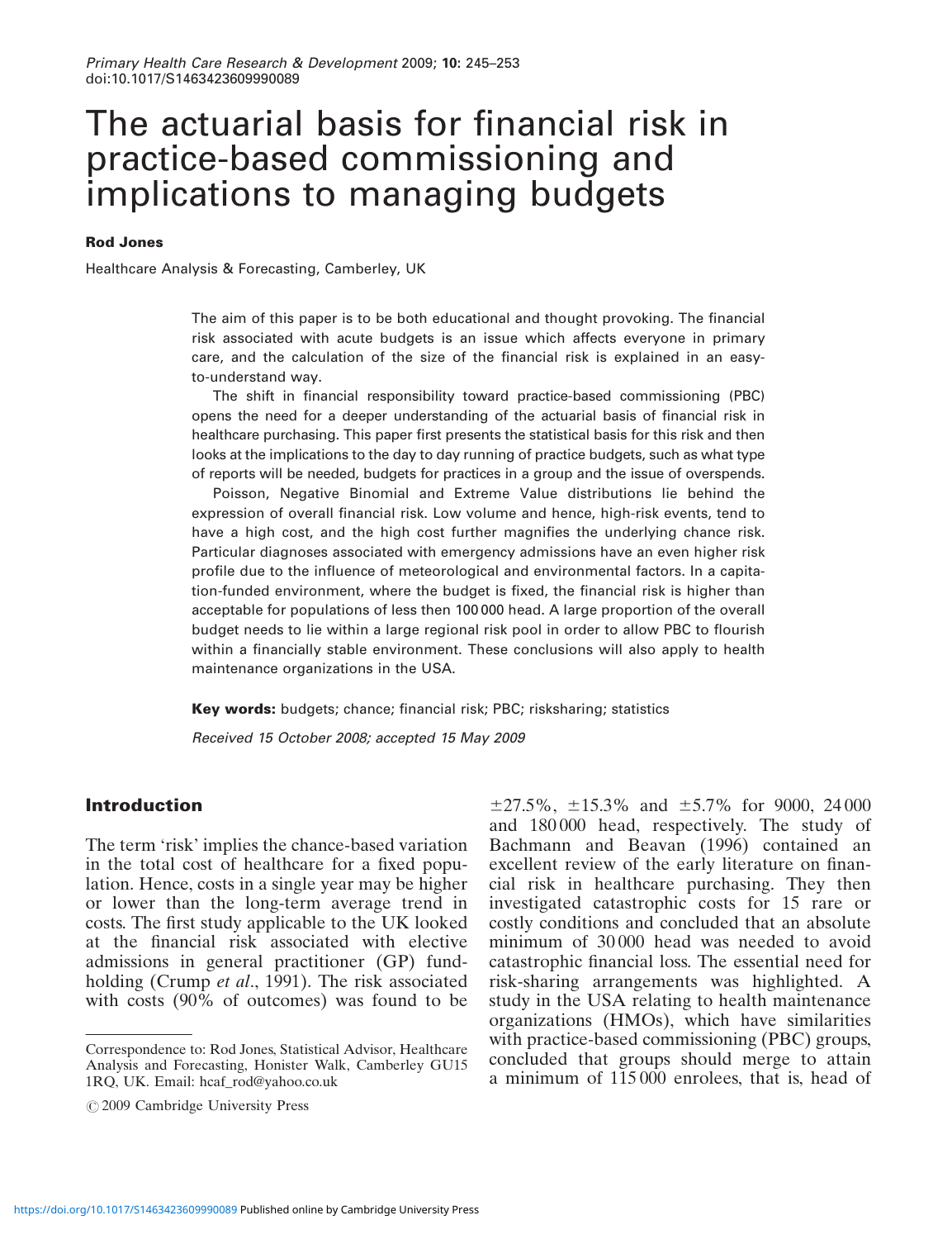population (Given, 1996). Another study using the York Index (an early attempt at a weighted capitation formula suited to the needs of GP fund-holding budgets) concluded that for 10 000 head, the risk exposure (in terms of a percentage of the average budget) was in the range  $\pm 20\%$ and that there was a 35% chance of budgets exceeding  $\pm 10\%$ ,  $\pm 3.2\%$  and  $\pm 1.6\%$  for 10 000, 100 000 and 500 000 head, respectively (Martin et al., 1997). This was followed by a paper reviewing the organizational and risk elements relating to primary care groups which concluded that a population in the range 50 000 to 100 000 allowed the best balance between risk and the control of costs (Bojke et al., 2001). A study on financial risk for municipal healthcare purchasers in Finland reached similar conclusions to those above, and recommended that small purchasers needed to form larger purchaser risk pools (Mikkola et al., 2003). Finally, a study in Northern Island on the financial risk associated with the 'need index', which forms part of the capitation formula, showed that a population base of 100 000 head was needed to reduce this part of funding risk to an acceptable level (Department of Health, Social Services and Personal Safety, 2004). In summary, different methods of analysis all reach a consensus that around 100 000 head are needed to reduce the financial risk arising from chance variation in both costs and allocated budgets (funding) down to an acceptable level.

Interest in the topic then declined, however, in the interval the development of the capitation formula, payment by results (PbR) and the supporting healthcare resource group (HRG) tariff mean that a more up to date evaluation is required.

## Actuarial basis

Financial risk in healthcare purchasing arises from the intrinsic variation around the average expected incidence for the wide variety of events to be covered by a fixed budget. This variation is then magnified by the cost of the activity. Hence, an event costing £300 has less inherent risk in terms of the total budget than something costing £30 000. For example, there are 151 HRGs (version 4), costing more than £7500, which comprise 0.9% of overnight admissions but account for 5%

Primary Health Care Research & Development 2009; 10: 245–253

of total inpatient overnight costs (Department of Health, 2008). To put this is context, less than 136 persons per 100 000 head account for 5% of inpatient costs. Version 4 HRG will be used as the basis for PbR, which commenced in April 2009.

The variation in the number of events is made up from two parts. The incidence of the disease or condition per head leads to an expected average number of persons in the population of a primary care trust (PCT) or PBC group. The variation around this expected average is commonly described by Poisson statistics, which holds good for most conditions except rare genetic disorders running in families. While the average can be a decimal value, Poisson statistics only gives integer outcomes, that is, persons are not divisible (see note). As the average (mean) gets smaller, Poisson outcomes become increasingly skewed and it is this skew that is the basis for the high financial risk associated with healthcare purchasing. Figure 1 shows the outcome of Poisson variation for conditions with different incidence within the population group. The variation is expressed as a standard deviation to demonstrate the key concepts.

The majority of all healthcare events, seen from a cost per event perspective, are in the interval less than 100 per 100 000 head (see Figure 2). At an average of around 100, the shape of the Poisson distribution is roughly that of a normal distribution, hence, the limits are  $\pm 3.5$  standard deviations with the typical bell-shaped distribution of frequency. Below this point, events much higher than the average become far more common. Hence, if our expected average is only 0.1 (ie, a less common condition) we have a 90% chance of no one with that condition in our population; however, we have a 9% chance of getting one person (ten-times the average) or a 0.5% chance of getting two people (twenty-times the average) and a 0.5% chance of getting three or more people. These outcomes are the basis of the high financial risk arising from chance, especially as the size of the population base reduces below 100 000 head.

The earlier studies on financial risk all used Poisson statistics, but due to the limitations of the software available at the time, switched to a Normal approximation at an expected average incidence of between 30 and 100 (Crump et al., 1991; Bachmann and Beavan, 1996). Current software can apply Poisson statistics up to an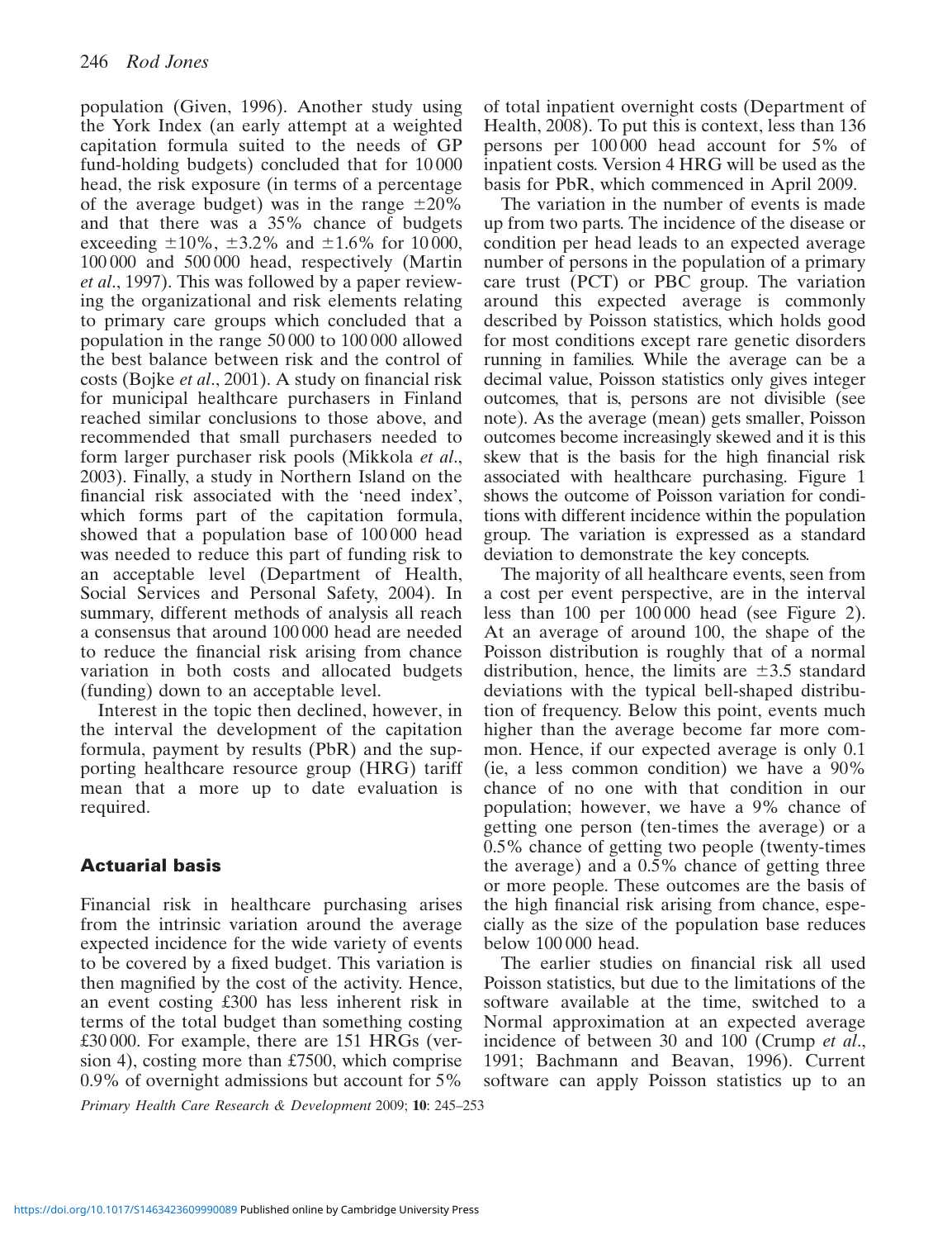

**Figure 1** Variation around the average for the number of persons with a disease or condition seen in a group of people such as a practice list, practice-based commissioning group or primary care trust



Figure 2 Maximum cost for version 4 HRG with different number of admissions per annum (converted to admissions per 100 000 head)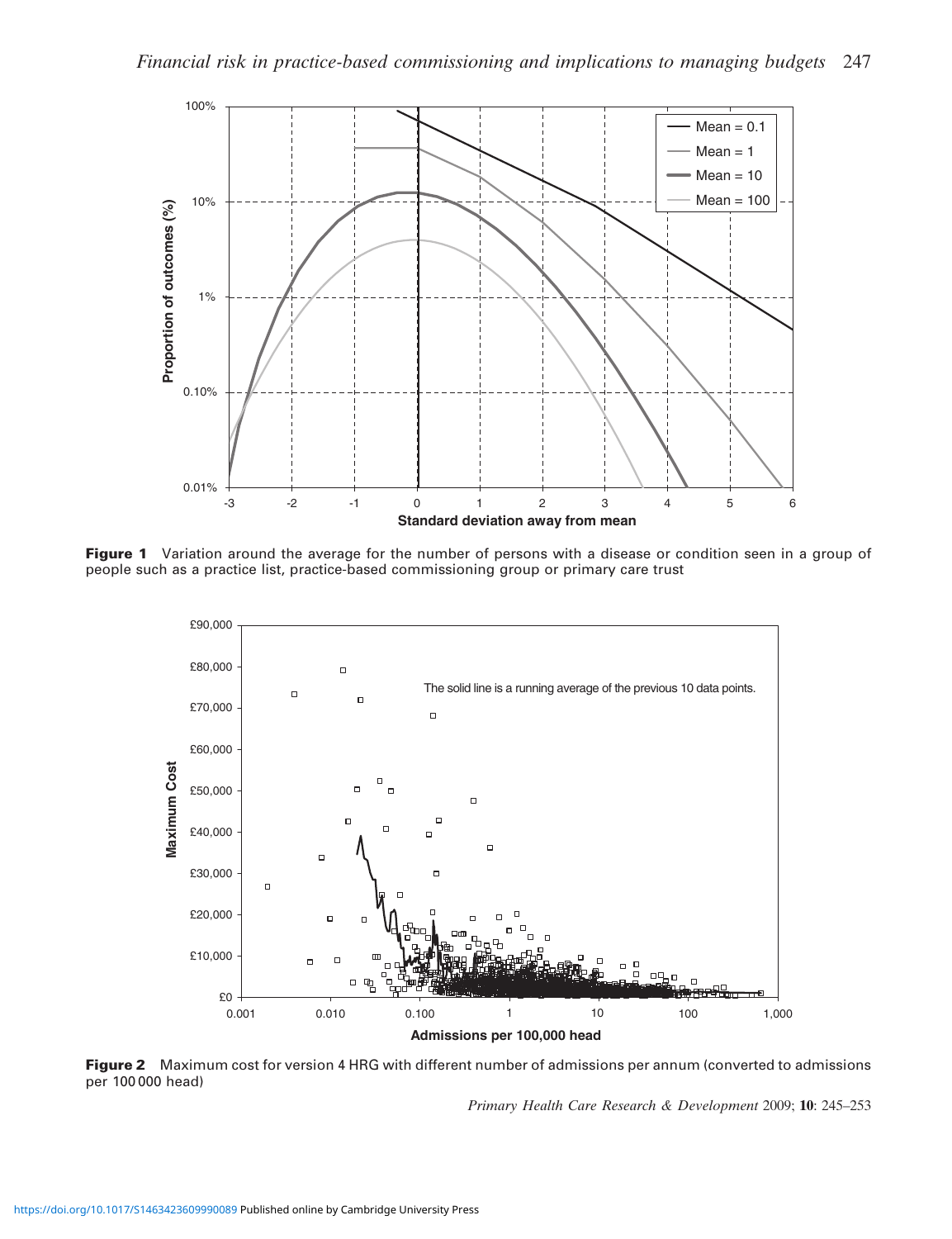expected average of around 1000 and so will cover a wide range of events in all but the largest population groups. Above 1000, a Normal approximation is appropriate provided the outcomes are rounded to the nearest whole number.

The final feature of Poisson variation of relevance is that the standard deviation is always equal to the square root of the average. Hence, for an average of 100, one standard deviation will be  $\pm 10$  and the maximum limits for risk will be around  $\pm 36\%$ . Even at an average of 1000 the maximum limits for risk are still  $\pm 9.8\%$  and so, even with allowance for events with similar prices to be grouped together, the intrinsic risk in all healthcare purchasing is likely to be high in relation to the generally accepted  $+3\%$  tolerance allowed for NHS organizations. Although more recently every NHS organization is expected to achieve a surplus which implies a negative tolerance to the budget!

#### High-risk individuals

The basic Poisson risk is further magnified by the different number of contacts that these people have with health services. This additional variation is described by the negative binomial distribution (which also only has integer outcomes). The extent of the negative binomial-based variation will depend on the condition, that is a maximum of two for bilateral operations such as cataracts and up to many attendances, for example, for cancer treatments, long-term conditions and some mental health conditions (Glynn and Buring, 1996). The negative binomial distribution simplifies to become a Poisson distribution when there is only one attendance per person. Every GP will know particular individuals in their practice who are always at the surgery and have multiple hospital contacts. In every population, a small number of persons can account for a disproportionate amount of costs. Hence, there is a general rule for the US healthcare system that the most expensive 10% of patients (usually those with long-term conditions) account for 70% of total spending (Anderson, 1999).

In addition to the above, there are other environmental factors such as weather, viruses, pollution, hours of sunlight, etc., which can act to shift the long-term average for particular conditions to higher or lower levels at particular locations or times of the year. These factors tend to

Primary Health Care Research & Development 2009; 10: 245–253

effect emergency admissions and can be modelled using various statistical distributions which are usually characterized by extreme values (Jones, 2004). Most notably, respiratory Healthcare Research Group (HRG) effecting adults and children are particularly susceptible to such effects during the winter (Damiani and Dixon, 2001; Jones, 2008b), and, to lesser a extent, events in the ICD-10 chapter describing admissions for 'injury, poisoning and other external causes' show a summer peak (Damiani and Dixon, 2001). A more recent study on the risk associated with emergency admissions concluded that only 19% of total emergency admissions were covered by a diagnosis where only simple chance variation was occurring, that is, the other 81% of emergency admissions were sensitive to changes in the environment (Jones, 2009). As yet, these effects have not been incorporated into a financial risk model; however, they will only lead to higher risk than that predicted from the baseline Poisson-based predictions.

End of life also tends to be associated with increased healthcare costs and it is reported that there is a ten-fold increase in costs in the last year of life compared with those at five years to decease. This overshadows the general 30% increase in costs associated with an increase in age from 65 to 85 years (Seshamani and Gray, 2003).

The next key feature of the financial risk is that the conditions with the lowest average rate tend to have the highest cost; that is, the very high Poissonbased risk is then further magnified by very high price. This is illustrated in Figure 2 using 2006/07 HRG v.4 reference cost data for elective and emergency overnight admissions (Department of Health, 2008). Figure 2 also demonstrates that at the level of 100 000 head, some 76% of inpatient admissions occur at an average of less than 100, hence, the relevance of Figure 1. Note that admissions costing more than £30 000 only occur for events occurring at less than 1 per 100 000 head. Figures 1 and 2 combined should give an intuitive sense that risk will rapidly escalate for population groups less than 100 000 head.

### Implications for practice-based commissioning

Having established the conceptual basis for financial risk we can then apply this to construct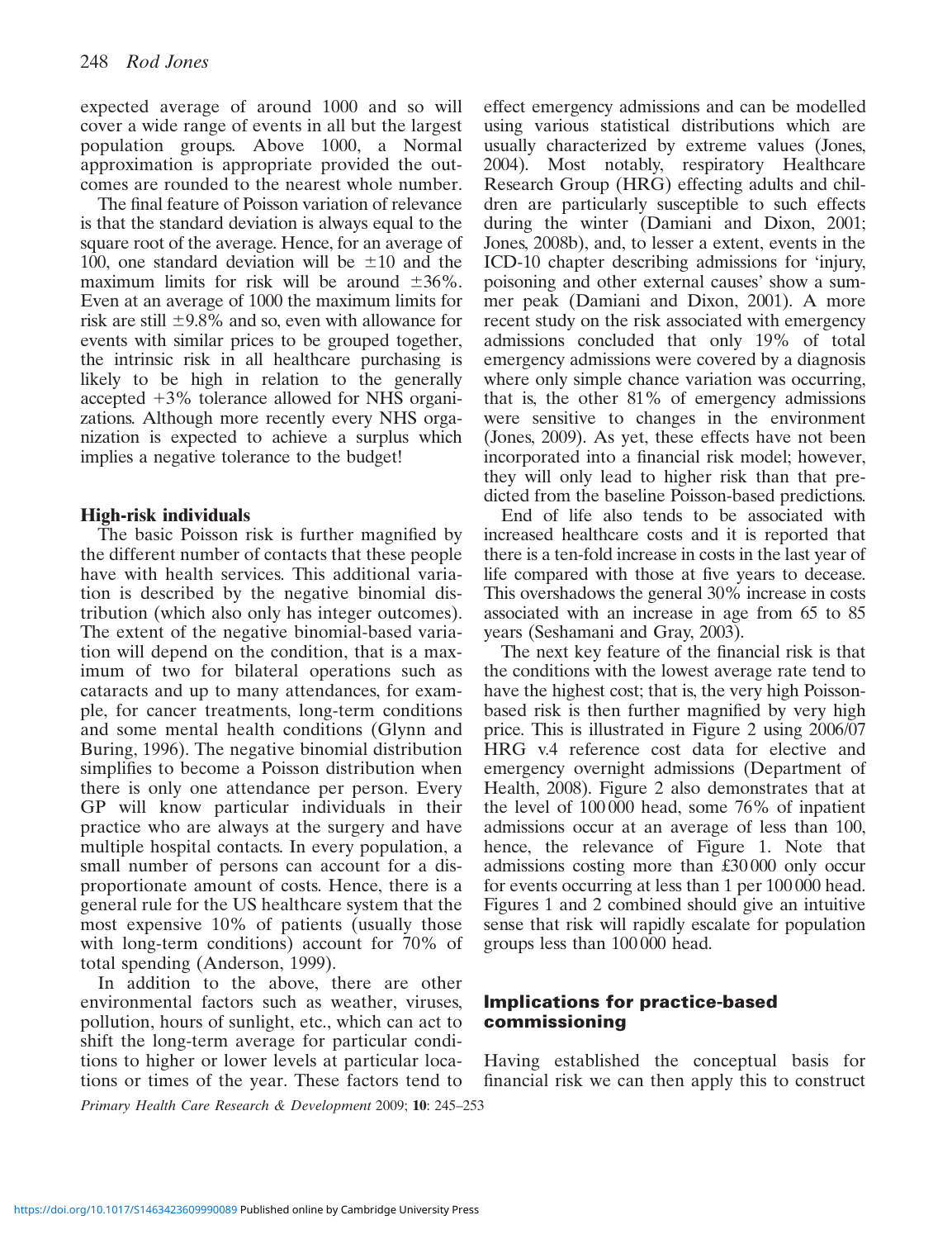a computer simulation of the financial risk associated with different sized populations. Such a computer simulation allows us to investigate the potential problems without having to suffer their consequences in the real world. The outcome of a recent series of simulations using v.3.5 HRGs to investigate the risk relevant to PBC reveals several important factors (Jones, 2008a; 2008b; 2008c):

- i) The financial risk reduces to acceptable levels at around 100 000 head, that is, at a population roughly the size of an English local authority. This concurs with the results of the earlier studies.
- ii) The financial risk is minimized by excluding all admissions costing more than £4000, that is, roughly 30% of the total budget for inpatient services.
- iii) While the risk is reduced to the absolute minimum by excluding events costing more than £4000, the level of risk remains relatively low up to around £9000. This corresponds to the £7000 stop-loss limit, which was applied to GP fund-holding.
- iv) Greater than 1 000 000 head are needed to provide a sufficient size for the 30% of excluded admissions to be grouped into a financially stable risk pool. This is an intuitive outcome for grouping all the very high-risk events into one place.

These studies only assumed Poison-based risk and hence represent the best case scenario. The inclusion of factors relating to the environment and multiple attendances for particular individuals in specific HRG are not needed to prove the concept, the risk is already high enough.

This minimum case can be illustrated in another way using the figure of 136 persons per 100 000 head, mentioned above, accounting for 5% of costs. These persons have an average inpatient cost of £10 000 per head. If PBC groups in England covered 100 000 head and we assume only one admission per person, then we could expect between 94 and 186 such persons costing from  $\pounds878000$  up to  $\pounds1850000$  per PBC group (with an average of £1 360 000 for England). Within this spread in costs, 5% of PBC groups would be in the range £878 000 to £1 200 000 and 5% would be in the range £1 530 000 up to £1 850 000. Only a few of these HRG are within Specialist Commissioning and hence PCTs are potentially exposed to high risk resting on the distribution of a very small number of persons.

In terms of those HRG which are most susceptible to multiple attendance/admission per person (the negative binomial-based variation), an absolute minimum of 55 elective and four emergency HRG v.3.5 have been identified (Jones, 2008b). It was suggested that these HRG should be excluded from a core PBC budget on the basis that one highcost individual could consume a high amount of resources and that this risk is best covered by a risk pool. HRG v.4 data is not yet available at smallarea level to make this evaluation for the newer version of the HRG tariff, which will commence in the 2009/10 financial year. HRG can often be a misleading basis for such analysis and specialty is often a more logical alternative. In this respect, multiple attendances/admissions will most often be seen in the specialties (specialty code in brackets); Nephrology (259, 361), Haematology (253, 303), Oncology (260, 370, 800), Rheumatology (262, 410), Neurology (400, 421) and Dermatology (257, 330).

### Risk sharing strategies

The observation that 30% of the PBC budget should be placed into a larger risk pool requiring around 1 000 000 head, clearly shows that the population required for the risk pool is well beyond the size of most host PCTs (Jones, 2008a). Therefore, there arises the need for a financial instrument by which PCTs can share risk. Groups of PCTs can agree to establish a financial risk instrument which reimburses those PCTs where costs are higher than expected due to chance variation rather than systematic reasons (Jones, 2008c). PCTs and PBC groups are not advised to pursue commercial risk insurance since selfinsurance between PCTs is preferable. A briefing document 'Wading through medical insurance pools' by the American Academy of Actuaries (2006) presents a useful overview of the issues. Analysis of data from four PCTs showed that the capitation formula fails to adequately reflect the proportion of each PCT's contribution into such a risk instrument. On this basis, actual cost share needs to be used alongside a process for investigating the causes of these differences. The fact that the capitation formula fails to predict share is no surprise given the fact that it is only designed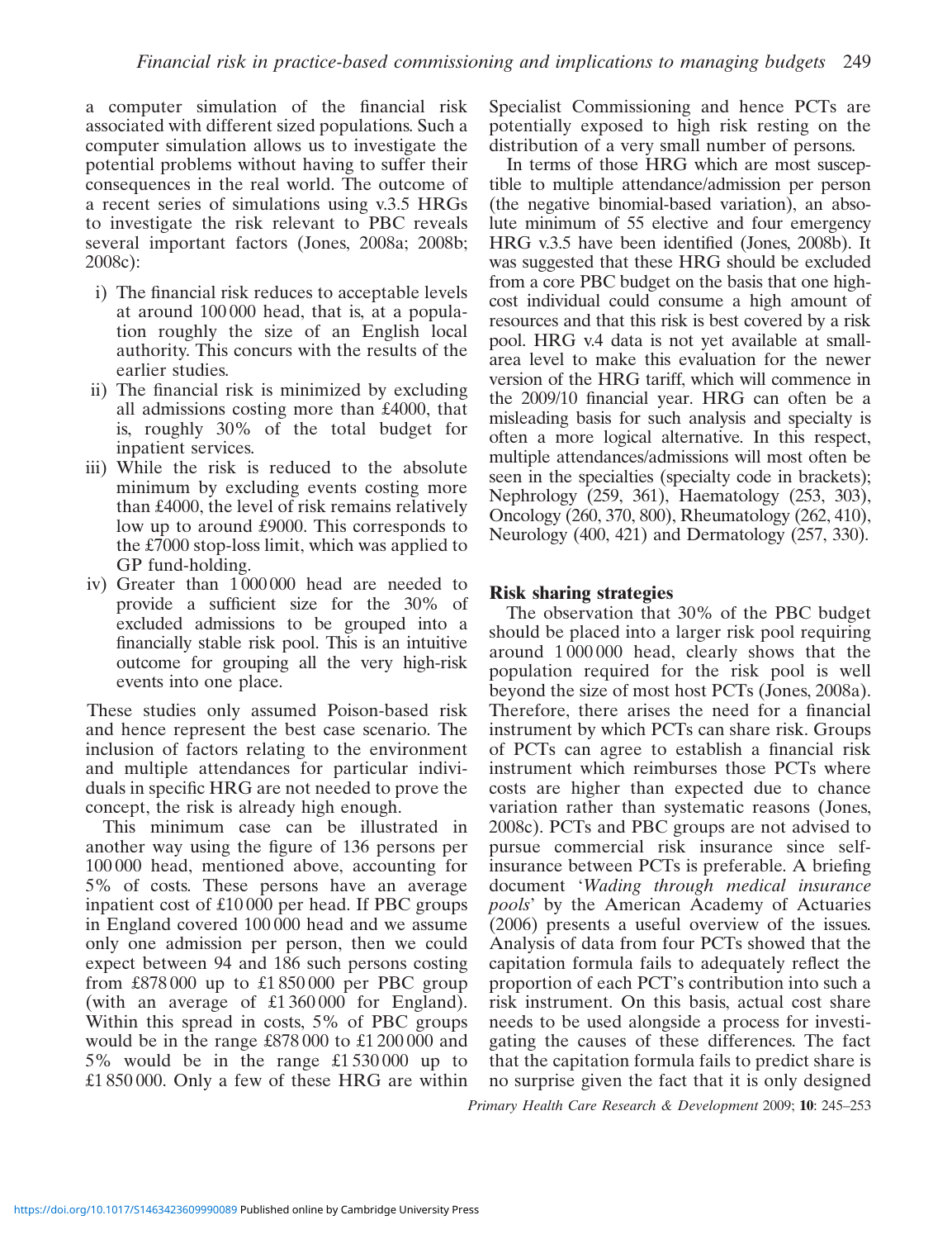to allocate the total budget, not the cost of individual or groups of HRG.

At this point, the issue of high-risk individuals and risk sharing needs to be combined into a coherent strategy for minimizing financial risk (Smith, 1999). How do we place costs associated with persons into the risk pool?

The earlier observation that placing events costing more than £4000 to £9000 into a risk pool minimizes overall risk is relevant (Jones, 2008a). Hence, we could state that placing person-related costs of up to £9000 per financial year into the risk pool will minimize overall risk. A person-based approach, therefore, encompasses all sources of risk associated with single costly admissions, persons with chronic conditions, including mental health conditions and cancer treatments, and persons at the end of life. This approach does however expose a fundamental weakness in the collection of healthcare data in England, namely, that there has never been any historic collection of person-based costs and hence there is no ready basis on which to formulate the relative share which each organization may have in the risk pool. If the assertion that the most costly 10% of patients account for 70% of total costs is correct, then to progress down this route may lead to the conclusion that there is very little left to remain in the core PBC budget (Anderson, 1999). Issues such as this need urgent research (see Box 1).

#### GP fund-holding

The above conclusions seem to contradict the apparent early success of GP fund-holding in terms of large savings made from populations much smaller than 100 000 head. There are several reasons for this perceived gap. First, GP fund-holding was restricted to elective inpatient and outpatient attendances and had a built-in risk-sharing arrangement with the health authority for any procedure costing more than £7000. More importantly, at the time there was no adequate formula to ensure relatively 'fair share' funding, and the drive to ensure success of the scheme appears to have resulted in over-funding of the early wave practices (Dixon et al., 1994; Yule et al., 1994). The fourth wave onward had difficulty in replicating the early success and often needed to negotiate regarding under-funding (Jones, 1996a). A review of the GP fund-holder

Primary Health Care Research & Development 2009; 10: 245–253

### Box 1 Areas for further research

- <sup>&</sup>gt; Can primary care actually demonstrate statistically significant levels of 'demand management' in the face of high background variation?
- <sup>&</sup>gt; To what extent do the weather and other environmental variables cause demand to fluctuate, and how could primary care be better supported via illness forecasts?
- <sup>&</sup>gt; Is the implied financial risk in healthcare compatible with practice-based commissioning, or does PBC need to have a more defined focus?
- Should a national risk fund be used to cover the very high risk associated with high-cost admissions/individuals?

era concluded that limited productivity gains were achieved (Giuffrida, 1999). This tends to support the notion that 'success' was the output of biased funding. The total purchasing pilots were usually made up from groups of early wave fundholders and a similar query over relative funding levels applies to claimed success.

#### The equivalent to PBC in the USA

During the late 1990s, various equivalents to PBC were found to be successful in reducing the cost of healthcare in the USA. However, it must be remembered that at that time costs per head of population were typically 20% to 50% higher than the UK equivalent. Such 'success' may not be so easily replicated in the UK. The experiences of GPs in the USA under a capitation funded environment are somewhat salutary – although it must be pointed out that many of the horror stories arose when the golden rule of 100 000 head was ignored and capitation was implemented at practice level (Jennings, 2008).

#### Allocating budgets to practices

The matter of a 'fair share' formula is exceedingly important, however, it would seem that issues around how hospitals count and code may point to a compromise between a formula-driven approach and the realities of actual cost pressures (Azeem et al., 2001; Jones, 2007; 2008a; 2008b;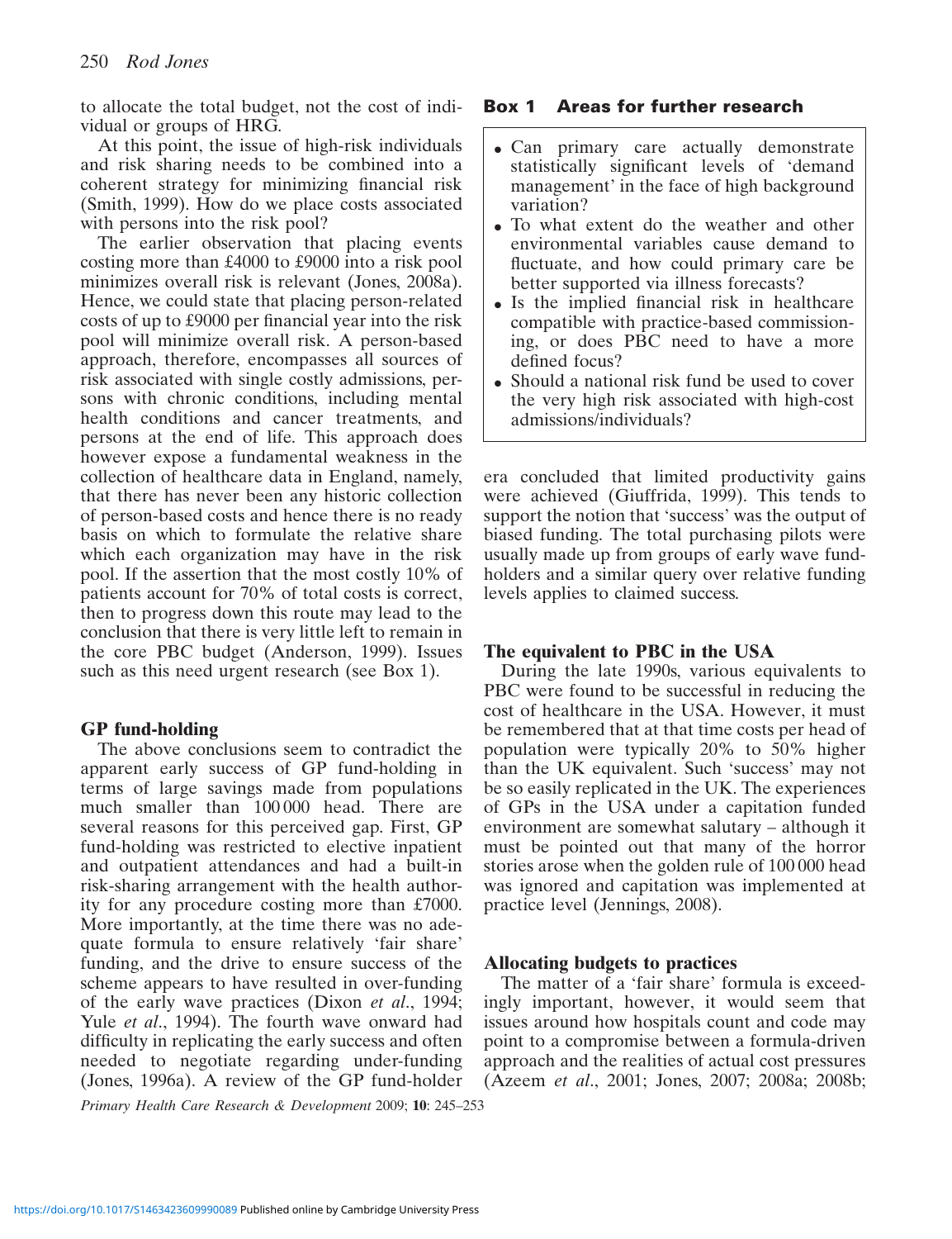2008c). This is further complicated by the fact that different hospitals have different thresholds for surgical intervention in a range of common conditions such as hip replacement, cholecystectomy and prostatectomy. (Black et al., 1997; Coyle et al., 2001). Regarding the issue of a 'fair share' formula, the Northern Ireland study on the risk of relative over- or under-funding due to the 'needs index' part of the capitation formula is highly relevant (DHSSPS, 2004). This study demonstrated that for 1 000 000 head the 90% confidence interval in the allocation of funds was  $\pm$ 4%, that is, add 4% to the chance-based variation in costs to get the total budgetary risk factor. Even if a perfect formula were to be developed it would immediately become 'imperfect' due to the chance distribution of high-cost individuals between practices and PCTs. Hence, the absolute need for risk pools covering greater than 1 000 000 head.

The final issue surrounding budgets is that of emergency admissions. A recent study has demonstrated that predicting the next year's emergency costs is exceedingly difficult (Jones, 2009). This arises from the high sensitivity of many diagnoses to weather and other environmental conditions which give rise to highly erratic behaviour in the trend over time. This study suggested that the risk was so high that emergency admissions should be excluded from all PBC budgets. This in itself creates a statistical dilemma. Removing emergency admissions cuts the budget size to such an extent that the residual risk associated with the elective admissions then rises.

#### Managing budgets

Having discussed the actuarial basis for risk we now need to determine how this effects the day-today operation of PBC. Assuming that the bold step of covering up to 40% of the total budget via a larger risk pool has been taken to limit overall risk, there are a number of more operational issues to be addressed. The first implication is around forecasting the year-end position. Figure 2 uses annual totals and hence appropriate profiles of activity across the year will need to be applied (Jones 1996a; 1996b; 2000). However, the smaller mid-year totals imply higher uncertainty in the year-end forecast. One solution to this problem is to look at a running twelve-month total – which implies that data is available across multiple years.

The next issue is around budgets for practices within a larger PBC group. Once again the smaller parts of the whole are subject to higher uncertainty. The uncertainty associated with the cost for a practice which is one-quarter the size of the larger group, will be two-times higher than that of the group. The ability of different hospitals to count and code the same activity in different ways or to have different thresholds for admission should not be underestimated (Jones, 2007; 2008d), and practices within a group using different hospitals (including different sites within the same acute Trust) will be subject to differential financial pressures. My own calculations indicate that the PCT with the highest raw day case rate in England could have up to 20% higher apparent elective inpatients (overnight  $+$  day case) simply due to the way certain events are (incorrectly) counted as a 'day case'. Considerable pragmatism will be required in resolving such tensions within the group.

The issue of long-term cumulative surplus or deficit is poorly understood since most people have a somewhat vague notion that it all averages out. Alas this is not the case and even after 9 years of operation a PBC group is still open to high levels of chance-related cumulative deficit (Jones, 2008c). In fact, after 9 years, one in 512 practices will have experienced 9 years in a row where costs were higher than expected due to chance variation, one practice will have experienced 9 years of lower than expected costs due to chance and all others will be somewhere in between. The outcome of chance events is never the average!

The final issue is around the need to group most HRG up to larger sub-groups in order to make any sense of the very small numbers of admissions/attendances at HRG level. Specialty can be a convenient alternative but in both the inpatient and outpatient arena a referral/admission at one hospital may be counted as Trauma and Orthopaedics but get counted as Plastic Surgery or Neurosurgery at another. Hence, aggregation of specialties may even be needed to compare performance between practices.

#### Benchmarking

The currently available benchmarking tools are inadequate as factors such as ethnicity, deprivation and social group are often ignored. Assigning an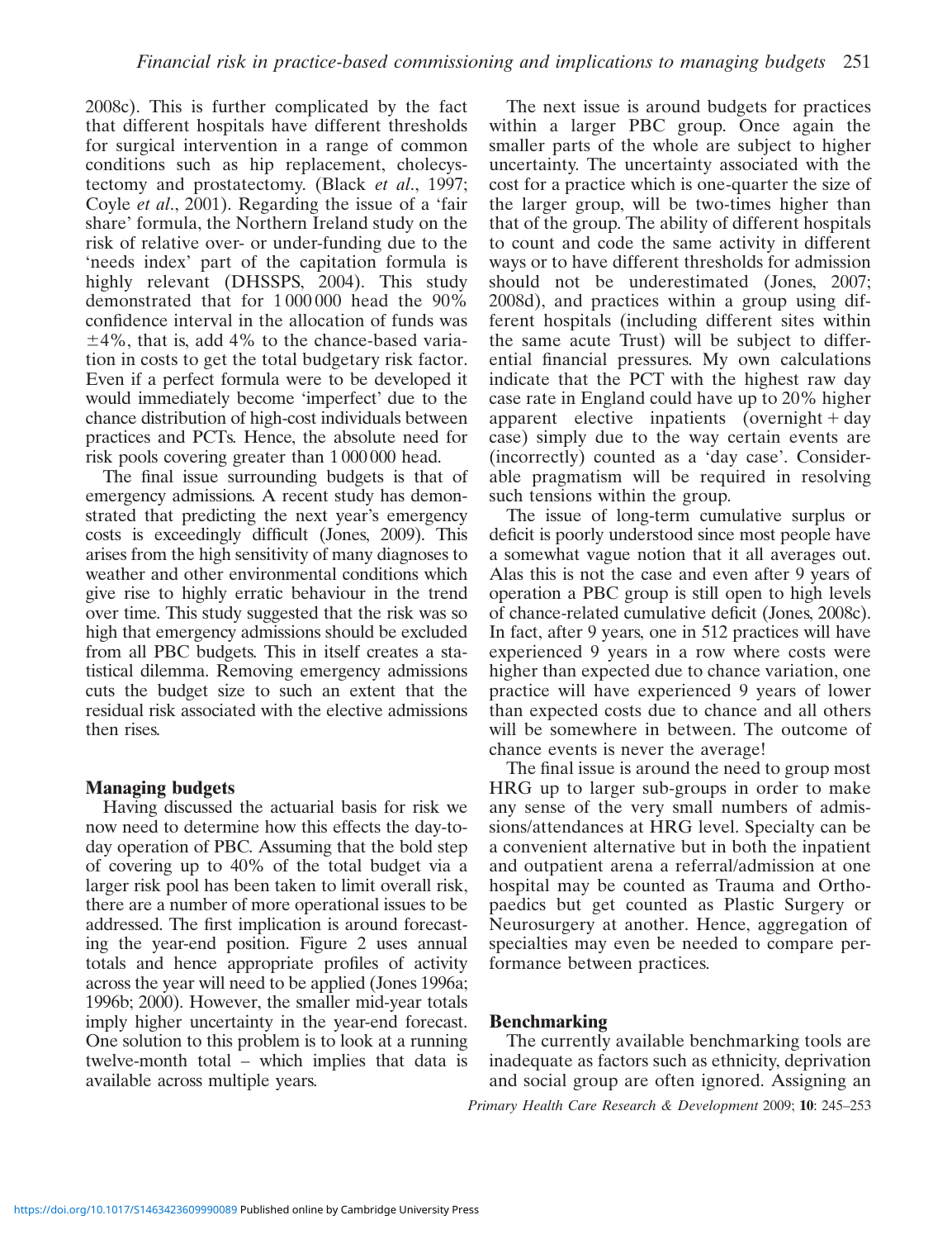average deprivation score to each practice is misleading since my own (unpublished) research shows that the relationships with deprivation are non-linear and unique to each condition. One suspects that arguments with local acute trusts over intervention rates may sometimes be artefacts of the currently flawed benchmarks or are counting issues. These are issues for the PCT to address on behalf of the PBC groups. In many ways benchmarking can be a diversion. The recent emphasis on high-cost patients is probably the most fruitful way to focus limited management time. At the end of the day it is the most expensive 10% of patients which consume 70% of overall spending (Anderson, 1999).

## **Conclusions**

In conclusion, healthcare purchasing is a high-risk business and appropriate risk strategies must be implemented to ensure that PBC operates within a sufficiently stable financial environment for its success to be guaranteed. Each PBC group needs to be 100 000 head or larger and the risk associated with a substantial portion of the budget needs to be in a large regional risk pool. The issue of a 'fair share' formula is exceedingly important, but this is counterbalanced by actual cost pressures arising from differences in how hospitals count and code (Jones, 2007; 2008a; 2008b). The issue of emergency admissions is highly problematic.

While a risk pool may be desirable, it is likely to be highly controversial with different PBC groups accusing other groups of failure to contain costs. What is the best method for sharing the risk? Is it the average of historic costs or is it the share predicted by the capitation formula? In the end, the structure of the risk pool may need to be mandated.

Taking all sources of risk into account (imprecision in the funding formula, chance risk and additional environmental based risk) leads to the conclusion that the implied risk for a PBC group covering 100 000 head (even after excluding the 22 lowest volume/high cost HRG) is of the order of  $\pm 9\%$  (95% confidence interval). This appears to be incompatible with the concept of a level playing field and 'fair-shares' funding, that is, the 'fair share' is subject to considerable uncertainty (see Box 2).

Primary Health Care Research & Development 2009; 10: 245–253

## Box 2 Key messages for GPs and commissioners

- Financial risk in healthcare is very high
- Population groups of greater than 100000 are required to reduce the chance risk to an acceptable level
- <sup>&</sup>gt; A substantial proportion of high-cost/lowfrequency healthcare events and high-cost individuals need to be placed into a larger risk pool which needs to cover more than 1 000 000 head to avoid the risk pool itself becoming a source of unacceptable risk
- Additional risk above that from simple chance arises from emergency admissions which typically have two- to three-times higher risk than simple chance variation
- The allocation of budgets is also subject to the risk of over- or under-funding relative to other groups
- <sup>&</sup>gt; The high inherent variation in healthcare implies uncertainty in the allocation of budgets and leads to large scale swapping between budgets to 'manage' chance pressures
- For 100,000 head, the combined financial risk (after excluding high cost events) implied for PBC is around  $\pm 9\%$  (95% confidence interval)

What appeared to be a simple policy initiative for saving costs seems to have encountered some real world limitations.

## **Note**

#### Poisson: an explanation

Poisson statistics is used to explain the chance variation around the average for a variety of 'arrival-type' situations, such as telephone calls per hour at a surgery, GP referrals per week, emergency admissions per day, A and E attendances per week; that is, anything that has a rate per unit of time. The variation seen for a Poisson distribution has a standard deviation equal to the square root of the average. Hence, if we expect an average of 100 GP referrals per month, the standard deviation will be  $\pm 10$  or  $\pm 10\%$ . The outcome of Poisson statistics can only be a positive integer value greater than zero; that is, you cannot get a fraction of a patient. A Poisson